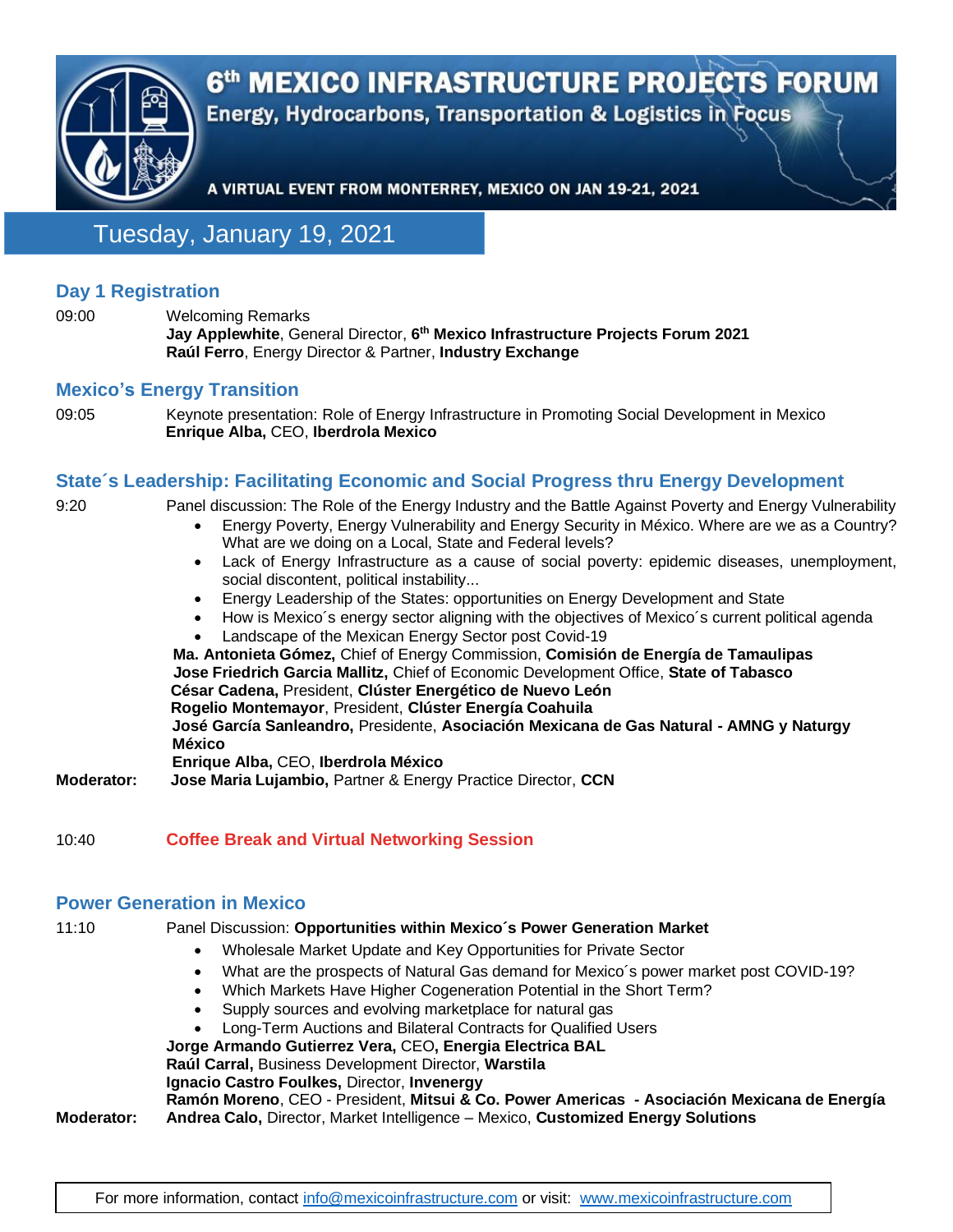# **Renewable Energy Projects**

| 12:10               | Presentation: Renewable Energy in México<br>Miguel Ángel Alonso, CEO, ACCIONA Mexico                                                                                                                                                                                                                                                                                                                                                                                                                                                                                                                                                                                                                                                                                                                                                                                                                                                                                                                                                                                                                                                                                                                                                                                                  |
|---------------------|---------------------------------------------------------------------------------------------------------------------------------------------------------------------------------------------------------------------------------------------------------------------------------------------------------------------------------------------------------------------------------------------------------------------------------------------------------------------------------------------------------------------------------------------------------------------------------------------------------------------------------------------------------------------------------------------------------------------------------------------------------------------------------------------------------------------------------------------------------------------------------------------------------------------------------------------------------------------------------------------------------------------------------------------------------------------------------------------------------------------------------------------------------------------------------------------------------------------------------------------------------------------------------------|
| 12:25<br>Moderator: | Panel Discussion: The Future of Renewable Energy Projects in Mexico<br>Challenges for Utility Scale Projects in 2021: Energy Storage and Solar/Wind Power<br>Agenda 2021-2030 and International Obligations. Where are we Standing?<br>Overview of the Utility Scale Projects: Solar and Wind Power Projects<br>Trends and Forecast of Clean and Renewable Energy in México<br>What are the Main Challenges that Wind Energy Developers face in Mexico?<br>How to handle social impact, new regulatory guidelines, licensing, and grid connectivity?<br>What is the Timetable for Renewable Projects in the Short and Medium Term?<br>What are the Main Challenges while Operating a Wind Farm in Mexico?<br>Mechanism to Promote Clean Energy withing 4T (current administration)<br>Clean & renewable energy trends and the future of distribution<br>Commercialization and Storage of Solar Energy<br>What is the Renewable's project pipeline for the short and midterm?<br>Héctor Martinez, CEO, Next Energy<br>Patricia Tatto, Vice President, ATA Renewables Mexico<br>Rafael Juárez, Business Development Director, ACCIONA México<br>Irene Espínola, Renewable Energy Global Director, Grupo Bimbo<br>Claudio Rodríguez-Galán, Head of Mexico City Office, Thompson & Knight |
| 13:30               | <b>Virtual Networking Session</b>                                                                                                                                                                                                                                                                                                                                                                                                                                                                                                                                                                                                                                                                                                                                                                                                                                                                                                                                                                                                                                                                                                                                                                                                                                                     |

14:00 End of Day One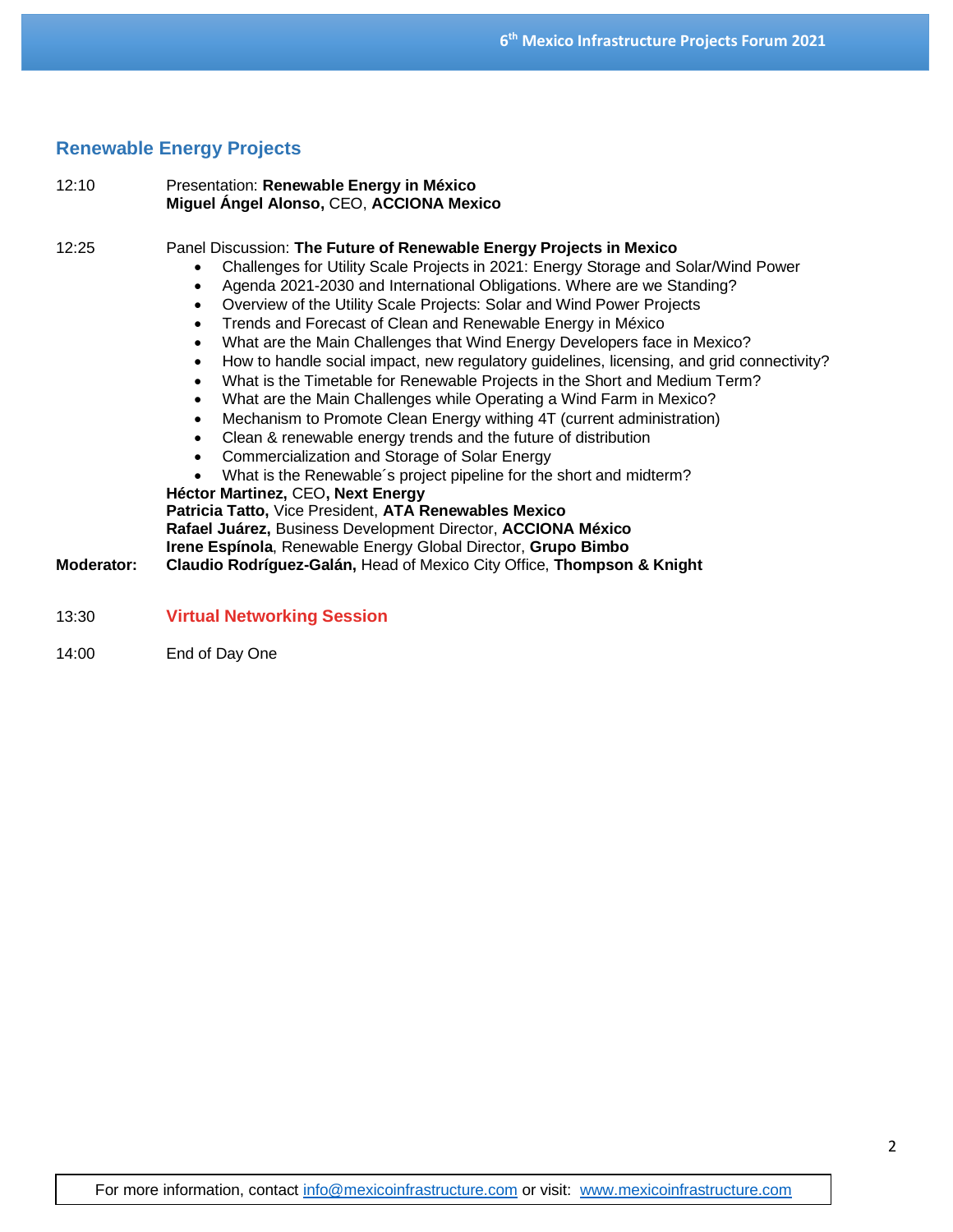# Wednesday, January 20<sup>th</sup> 2021

#### **Opening Day 2**

09:00 Welcoming Remarks **Raúl Ferro**, Energy Director & Partner, **Industry Exchange Jay Applewhite**, General Director, **Industry Exchange**

## **Financing Energy Infrastructure Projects in Mexico**

09:05 Panel Discussion: Financing Prospects for Mexico's Infrastructure Projects in 2021 and onwards

- What types of financing are developers most likely to access for projects in the coming year?
	- How and where will foreign investors get involved in the Mexican energy sector?
	- Solar and Wind Power Project Investment in Mexico: Experience Sharing
	- What needs to be done to facilitate Renewables investment in Mexico?
	- Available investment vehicles in Mexico: CERPIs, CKDs, FibraE, IPOs, taxes, and how can managers take advantage of the new investment vehicles? What benefits are these expected to bring to investment in Mexican energy and infrastructure projects?
	- What types of projects are more geared towards local bank participation and which ones suit international bank finance?

**Hélène Dimitracopoulos**, CFO, **Zuma Energia Carlos Lerma,** Energy Director, **Banco Nacional de Obras y Servicios Públicos – BANOBRAS Andrés García Novel**, Principal Investment Officer, **International Finance Corp. - IFC World Bank Mayra Balcazar**, Head of Projects & Infrastructure Finance, **Citibanamex**

- **Moderator: Nymia Almeida,** Senior Vice President, **Moody´s Investors Services**
- 10:15 Presentation: **CFE's Role in Natural Gas Supply Contracts Miguel Santiago Reyes Hernández,** Director General, **CFEnergia** (*Confirmed)*

# **Hydrocarbons Infrastructure in Mexico – What's next?**

| 10:45     | Presentation: Use of Regasification Terminals as Storage for Mexico<br>Nerea Chacartegui, Business Development Director, ENAGAS International                                                                                                                                                                                                                                                                                                                                                                                                                                                                                                                                                                                                                                                                                                                                    |
|-----------|----------------------------------------------------------------------------------------------------------------------------------------------------------------------------------------------------------------------------------------------------------------------------------------------------------------------------------------------------------------------------------------------------------------------------------------------------------------------------------------------------------------------------------------------------------------------------------------------------------------------------------------------------------------------------------------------------------------------------------------------------------------------------------------------------------------------------------------------------------------------------------|
| 11:00     | Presentation: The role of TC Energy in Mexico's Energy Infrastructure Development<br>Leonardo Robles, Commercial and Business Development Director, TC Energy                                                                                                                                                                                                                                                                                                                                                                                                                                                                                                                                                                                                                                                                                                                    |
| 11:15     | Panel Discussion: Natural Gas Logistics - Opportunities, Projects and Challenges Ahead<br>The Role of Natural Gas in Mexico's Energy Mix<br>Current Alternatives and Opportunities for Natural Gas Storage in Mexico<br>$\bullet$<br>What are the opportunities, challenges, and threats for distribution in Mexico?<br>$\bullet$<br>Distribution infrastructure in Mexico and Competitiveness<br>Natural Gas Infrastructure Needs for Southeast Mexico the Yucatan Peninsula, and beyond<br>What are the Opportunities for Mexico to Become a Gas Supplier?<br>$\bullet$<br>What is the estimated storage capacity of natural gas in Mexico?<br>$\bullet$<br>What are the opportunities and main operational challenges for gas buyers, focusing on pipeline<br>$\bullet$<br>and storage capacity contracting and operations?<br>Infrastructure Development for LNG and Liquids |
| Moderator | Leonardo Robles, Commercial and Business Development Director, TC Energy<br>Fernando Alonso Viñas, Government Relations Director, Fermaca<br>Nerea Chacartegui, Business Development Director, ENAGAS International<br>Eva Ribera, Director of Development of Natural Gas Networks LatAm, ENGIE<br>Raúl Puente, General Director of Underground Storage, CYDSA<br>Cesar Castro, Trading Manager, Mex Gas Supply<br>Christopher Lenton, Senior Editor, Mexico and Latin America at Natural Gas Intelligence - NGI                                                                                                                                                                                                                                                                                                                                                                 |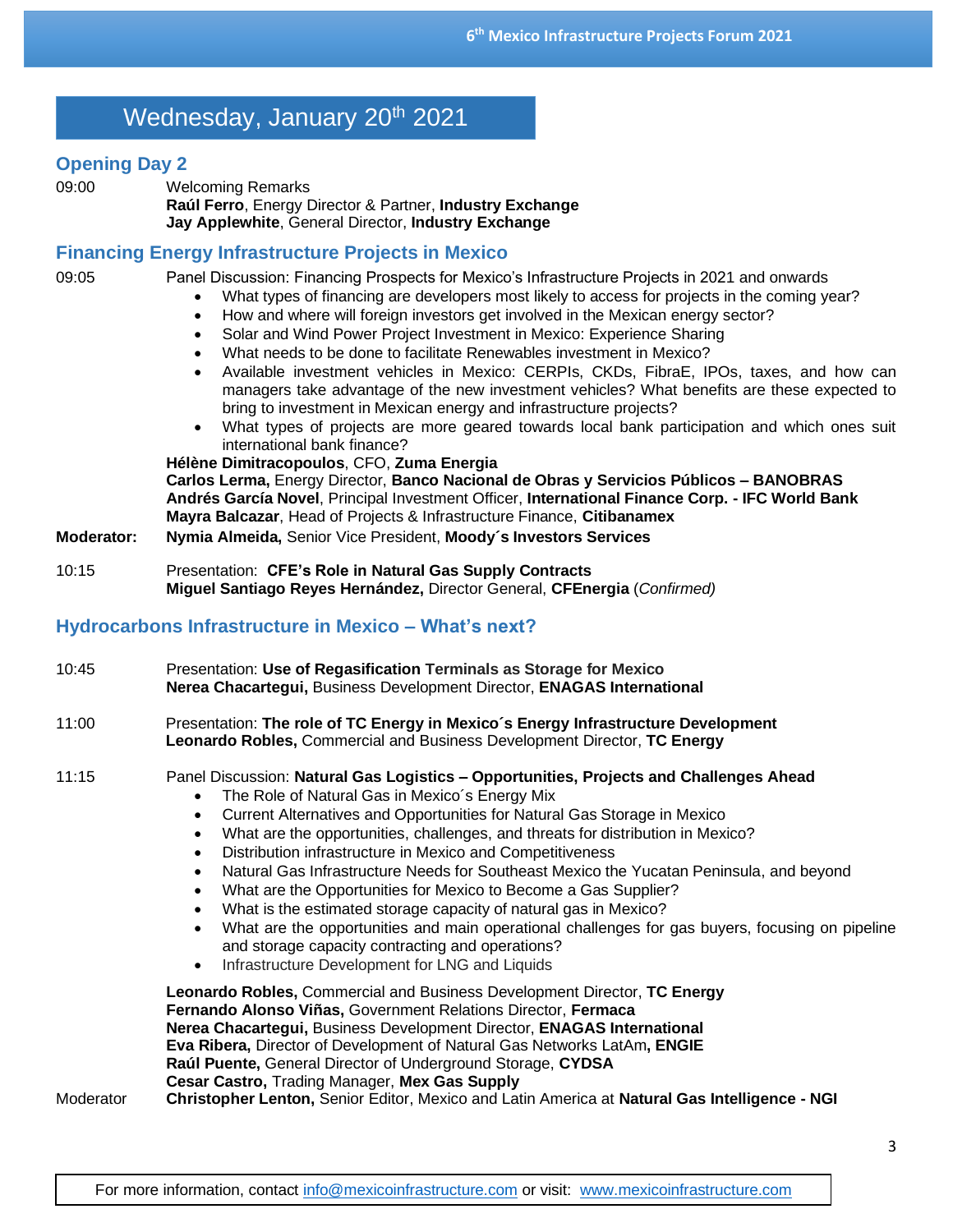#### 12:30 **Coffee Break and Virtual Networking Session**

## **Energy Investment and Development in Nuevo Leon**

13:00 Presentation: Jorge Gorozpe, Director of Energy Promotion, **State of Nuevo Leon**

## **Refined Products Infrastructure: Transportation, Logistics, and Storage Related Infrastructure**

13:15 Presentation: **Meeting Infrastructure demands for 2021 and Beyond Sean Strawbridge,** Chief Executive Officer**, Port of Corpus Christi**

#### 13:30 Panel Discussion: **Evaluating Infrastructure Improvements, Storage and Logistics solutions**

- Infrastructure deficits for refined fuels transport and storage
- Dos Bocas Refinery Construction
- US-Mexico pipeline developments: main challenges and opportunities
- Fuel and Gas Storage Terminals
- LNG on Mexican rails and marine terminals?
- Rail Operators main challenges to move product to Mexico, and logistical complications of the market

• Where are the opportunities for private involvement in transportation and storage infrastructure? **Oscar del Cueto Cuevas,** President, **Kansas City Southern México Sean Strawbridge,** Chief Executive Officer**, Port of Corpus Christi Celeste Rebora Mier,** Director of Hydrocarbon Projects, **Grupo Valoran Rajan Vig,** Founder, **Indimex Carlos Garcia,** Managing Director Mexico, **Valero**

**Moderator: Josefa Casas,** General Director, **Doxia**

#### **Mexico Fuel Markets and Development**

- 14:30 Presentation: **Understanding the Fuel Market Dynamics in Mexico Josefa Casas,** General Director, **Doxia**
- 14:45 **Virtual Networking Session**
- 15:15 End of Day Two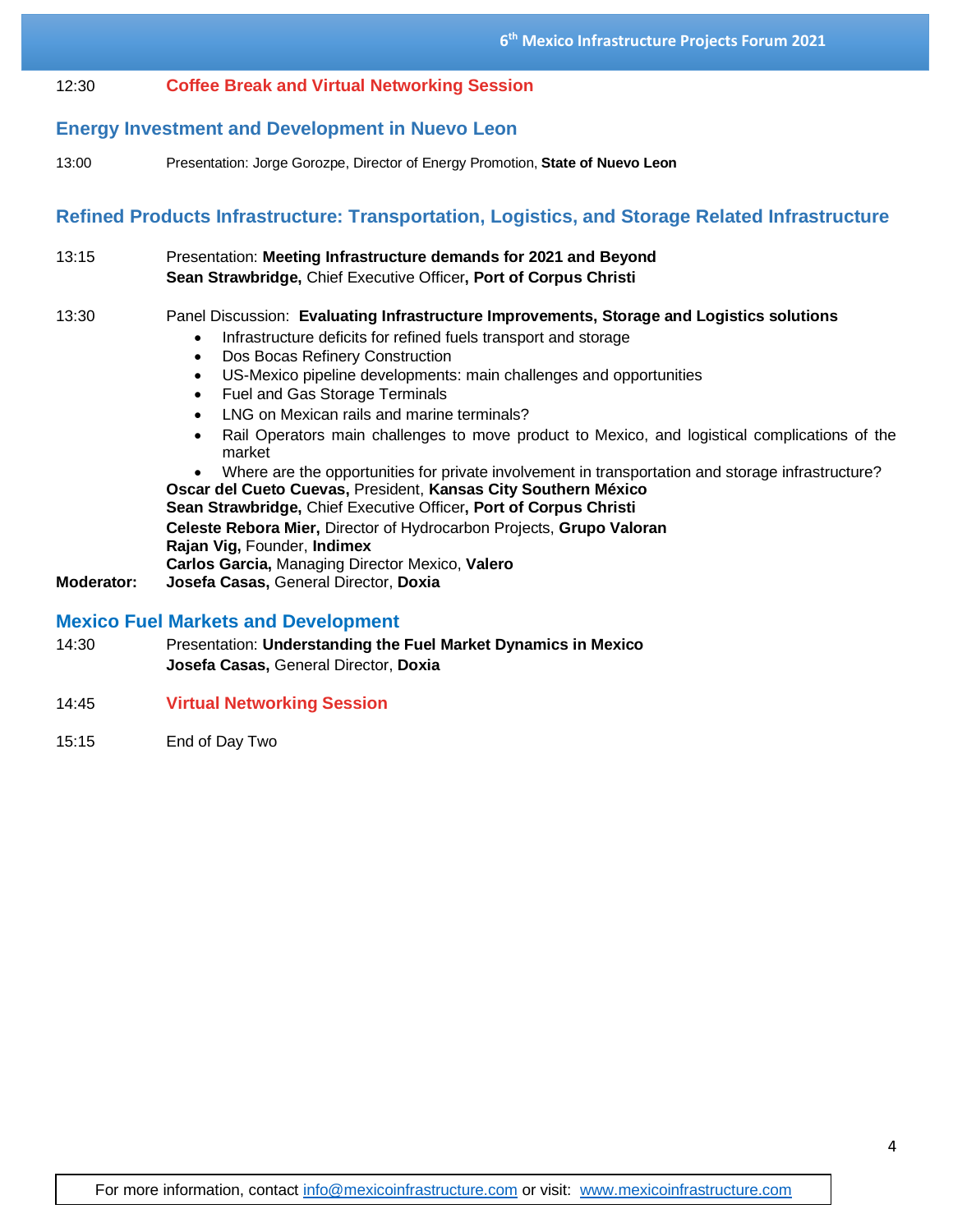# Thursday, January 21st 2021

#### **Opening Day 3**

- 09:00 Welcoming Remarks **Raúl Ferro**, Energy Director, **Industry Exchange**
- 09:05 Keynote Presentation: **Natural Gas, Energy for Well-Being José García Sanleandro,** President**, Mexican Association of Natural Gas- AMGN & Naturgy Mexico**

# **Natural Gas Market & Commercialization**

09:20 Presentation: **Natural Gas in Mexico Javier López Ramos,** CEO, **Mex Gas Supply**

#### 09:35 Panel Discussion: **Economics and Commercial Considerations for Natural Gas in Mexico**

- Trends and Opportunities of Supply and Demand of Natural Gas
- Mexican gas demand for:
	- o Power generation and its role within the Mexican power stack
	- o Industrial uses and trends affecting the industrial sector
	- o Petrochemical operations
- Market benefits resulting from natural gas marketing and trading
- Supply sources alternatives in Mexico
- Financing and risk management for the natural gas trade in Mexico
- Options for driving price transparency

**Santiago García,** CEO, **Santa Fe Gas Pedro Elio,** VP Business Development, **BP Energy Company Norma Rodríguez,** Directora de Abastecimiento, **FRISA Steel Roberto Blanco,** President of Gas & Power, **Alfa Nuria Lozano**, Origination Manager Latam, **Mercuria**

- **Moderator: James Fowler,** Energy Editor, **ICIS**
- 10:55 **Coffee Break and Virtual Networking Session**

#### **Mexico´s Electricity Market and Qualified Users**

| 11:25             | Panel Discussion: Challenges for Qualified Users Under the Current Regulation                      |
|-------------------|----------------------------------------------------------------------------------------------------|
|                   | The new focus on Energy Procurement                                                                |
|                   | Are companies refocusing strategies to support multiple energy sources?                            |
|                   | Prospective of Distributed Generation for Qualified Users                                          |
|                   | Energy Efficiency and the Mexican Industry                                                         |
|                   | Katya Somohano, Energy Director DeAcero                                                            |
|                   | Francisco José Con Garza, Energy Director, CEMEX Energía                                           |
|                   | Angie Soto, Managing Director, Nexus Energía                                                       |
|                   | Jaime Trejo, Energy Development Manager, Grupo México                                              |
| <b>Moderator:</b> | Jeff Pavolvic, Power Market Expert, Bravos Energía                                                 |
|                   | <b>Compressed Natural Gas Transportation, Technology, and Logistics</b>                            |
| 12:25             | Presentation: Compressed Natural Gas technology applications for road, rail, and marine industries |
|                   | Pedro Santos, Managing Director, Andalusian Energy                                                 |

12:45 Closing Remarks

#### **End of 6 th Mexico Infrastructure Projects Forum 2021**

**Note: Agenda subject to change.**